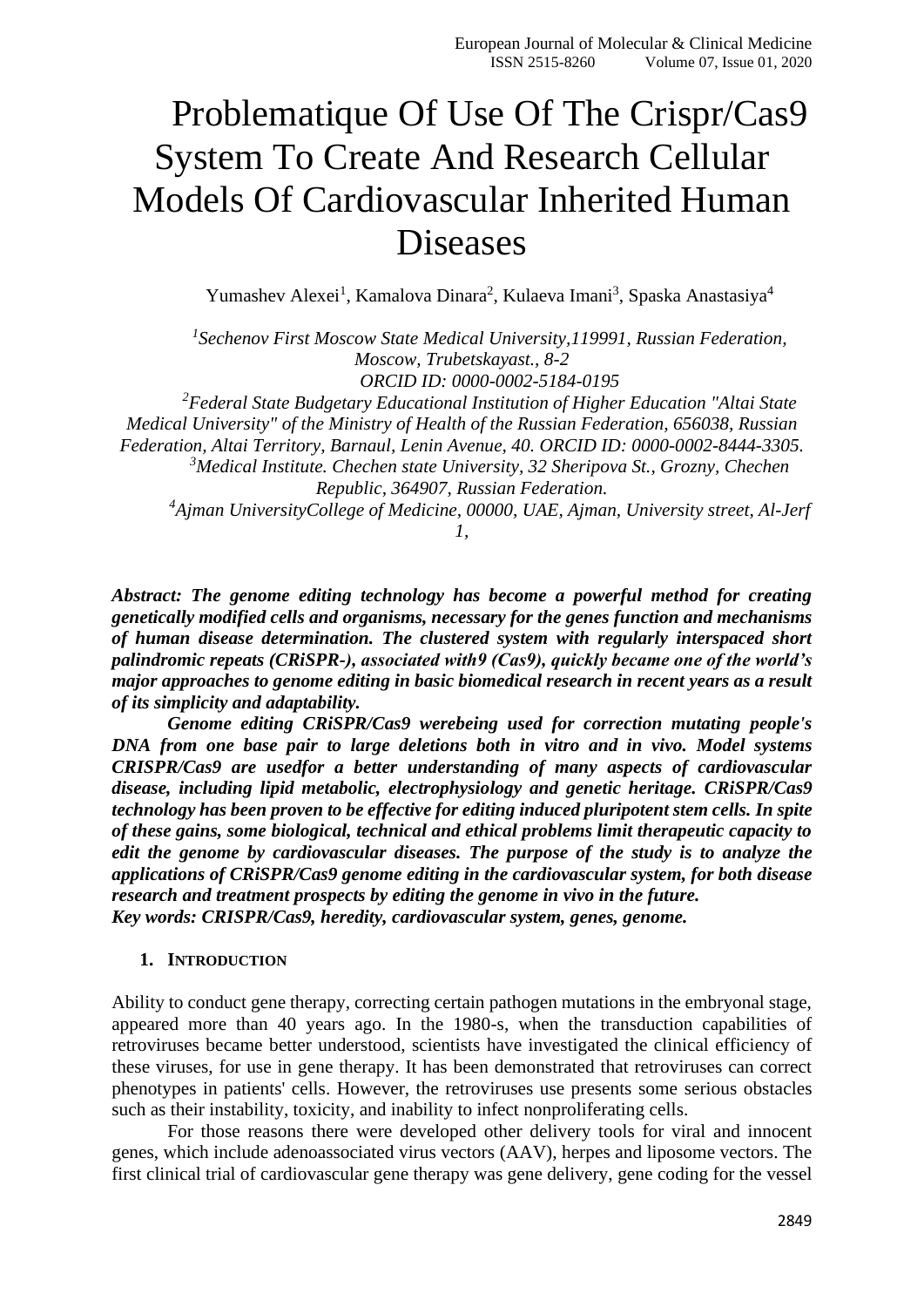endothelium growth factor (VEGF), for patients suffering from peripherical disease, but it was not considered the ideal treatment, since many patients had lesions, making it impossible to deliver genes.

During the first decade of the century efforts focused on developing effective and safe tools to deliver genes into patient's cells. By mutagenesis with insertion and replacement were developed modernized vectors AAV, which are safer and more tolerable. Recently, genome editing technology became a new powerful method of determining the genes function and correcting variants, causing human diseases, which allows to produce genetically modified cells and organisms. The main features of genome editing tools are presented by the fact, that they rely on nucleases that introduce DNA double-strand break to trigger a gene mutation, stimulating endogenous reparation mechanisms. The most important part is introduction of DSB in a specific target area.

This specificity of action is influenced differently by different instruments, the most commonly used are zinc finger nucleases (ZFNs), effector nucleases like transcription activator (TALEN) and interspaced short palindromic repeats at regular intervals (CRiSPR-), coupled systems 9 (Cas9). Of which CRiSPR/Cas9 system which was first described in 2012 by Jinek et al., made significant progress in this area [1].

This system is simple and efficient enough to edit genes in virtually any organism and cell types, and due to its simplicity and adaptability, CRiSPR/Cas9 has quickly become one of the most popular genome editing approaches.

In the context of a basic understanding of the disease molecular mechanisms and its treatment, the CRiSPR/Cas9 system is just beginning to reach its potential, being an extremely powerful tool for the continuation of basic research, and applying for new clinical techniques. The clinical trials are ongoing testing use CRiSPR/Ca9-edited human cells, for example to cure cancer.

Cardiovascular diseases continue to be a serious health problemimproving knowledge of mechanisms, underlying development, both common and less common causes of cardiovascular disease and deaths remains a challenge [2].

Cardiovascular diseases are divided into several types of diseases, affecting the blood vessels and the heart. It's mostly coronary heart disease (CHD), cerebrovascular disease (stroke), peripheral artery disease (PAD), cardiomyopathy, rheumatic heart disease, arrhythmia, hypertensive heart disease and congenital heart defects. Owing to genetic tests and bioinformatics analysis, modern medicine makes it possible to identify potential patients prone to certain heart diseases more and more rapidly. However, further mechanistic research aimed at understanding the causes of diseases, limited by the fact that the assignment and cultivation of primary human cardiomyocytes for cardiovascular research, extremely difficult [4].

In this context, researchers around the world have invested time and resources to improve animal and human disease cell models. CRiSPR technology / Cas9 was used to create mouse models of genetic diseases, such as severe cardiomyopathy, in a shorter time than traditional homologous recombination techniques. In addition, it is now possible to inject CRiSPR/Cas9 into cell embryos of rats, rabbits and primates used to study cardiovascular diseases [5].

With advent of induced pluripotent stem cells (iPSC) researchers have also been able to create alternative cell models for the study of the disease's molecular mechanisms. In that regard, CRiSPR/Cas9 technology provides a simple mechanism to find out how cells behave incorrectly, by allowing reversion of the causal mutation. Finally, in the area of the cardiovascular system important progressive steps have been taken towards therapeutic application.

This work focuses on different applications of the CRiSPR/Cas9 genome editing tool in the region of hearth, from its application to human and animal models to his therapeutic potential, with a description of the advantages and potential disadvantages of the system.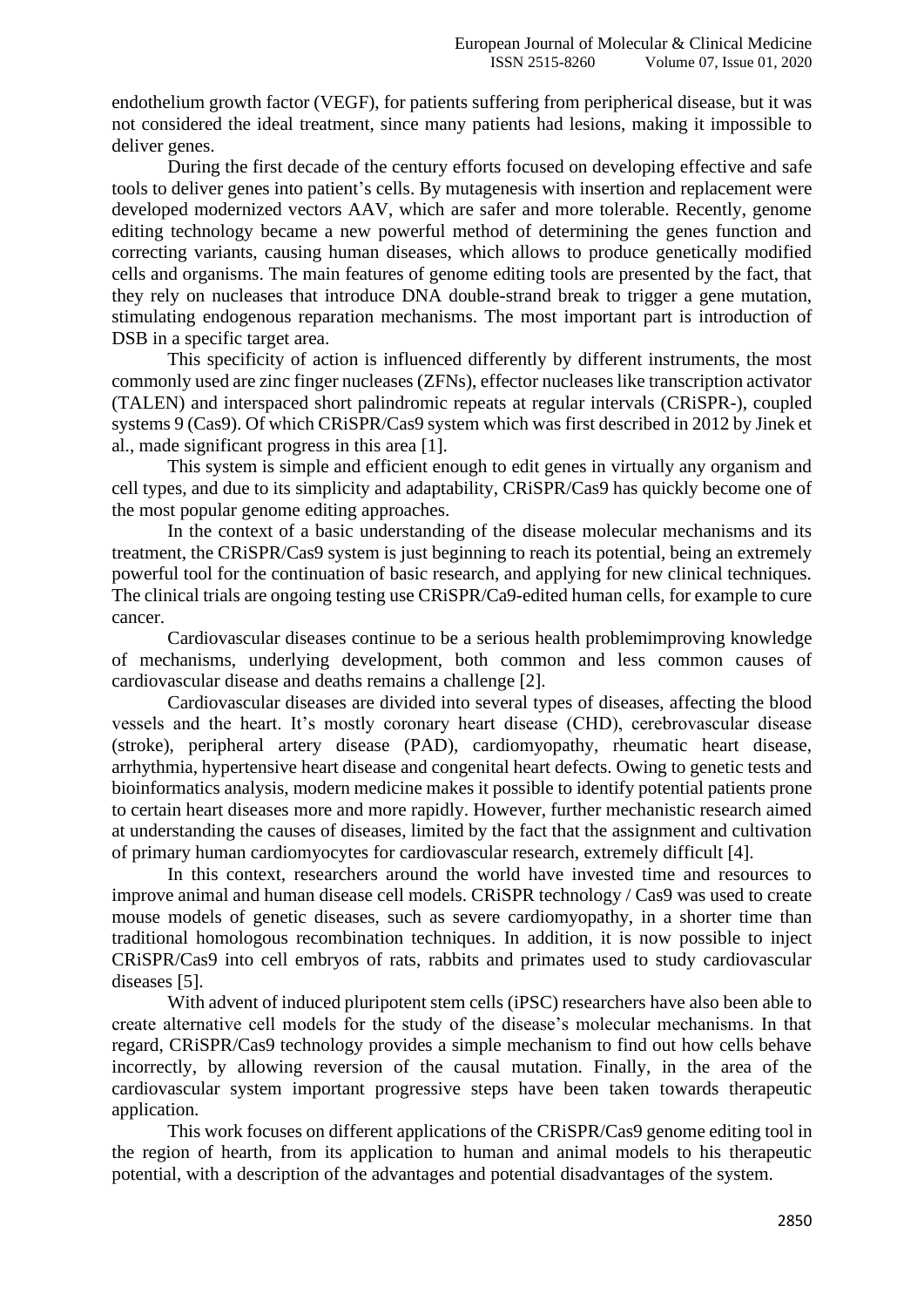## **2. MATERIALS AND METHODS**

By analysing the data presented in the scientific literature, we had reviewed the mechanism and application of CRiSPR/Cas9 technology for the management of hereditary diseases in particular the cardiovascular system.

*CRiSPR/Cas9 technology*.CRiSPR/Cas9 technology is based on the adaptive immunity of Streptococcus pyogenes.

Nuclease Cas9 mediates anti-phage activity thanks to its combination with locus clusters of short palindromic repeats (CRiSPR) at regular intervals. These loci are short repetitive sequences consisting of 30-40 p.a. and intercalated spacer sequences relevant viral genomes. CRISPR loci transcribe into long RNA which is subsequently split by CRiSPR-associated endorionucleases (Cas) with release of small RnasCRiSPR (crRNA). These crRNAs then form the Cas-RNA complex, which recognizes the genome of the virus and begins to cleave it [6].

In its modified form for genome editing, the CRiSPR/Cas9 system consists of a sequence of RNA guides (gRNA), aimed at Cas9 nucleases at a specific location in the genome.gRNA consists of a short sequence of RNA, necessary for binding cas9 plus nucleotide sequence, is calledspaceprotor, which defines DNA-targets for modifying [7].

CRiSPR/Cas9 system has many other functions, in addition to gene editing, for example, regulation the expression of endogenous genes. Nucleasedeficient Cas9, called «dead cas9» (dCas9), was developed to create inactive fused proteins [10].

Binding dCas9 to transcription repressor, such as KRAB (CRiSPRi) can reduce the transcription of human endogenous genes. This approach was described for progressive reduction of gene expression in eukaryotic models. Most recently, it has been demonstrated that it suppresses gene expression also in bacteria and man-induced pluripotential stem cells. Similarly, merging dCas9 with the transcription activation domain, such as VP64 or p65 (CRiSPRa), may increase the expression of human endogenous genes. CRISPRa also provides the activation of multiplex genes, using single gRNAs (sgRNA), targeting more genes at the same time.dCas9 can also be fused with functional domains of methylation enzymes or DNA demethylation or histone modifiers for editing the epigenome [11].

## **3. RESULTS AND DISCUSSION**

One of the tasks of genetic engineering is to rid humanity of hereditary diseases. In this regard, the existing methodologies are constantly being improved, in order to achieve as close as possible to the desired result. Advances in science have also led to improvements in genome modification techniques CRISPR/Cas9.

Nuclease Cas9 contains HNH-nuclease and RuvC like nuclease regions. After binding protospacer-adjacent motif, Cas9 of its HNH and Ruvc catalytic regions, generate a blunt double-stranded break (DSB), which can be repaired either by a nonhomologous ends junction (NHEJ), or by means of a system of homologous reparation (HDR).

NHEJ recovery occurs mainly during G1 phase, while HDR is most visible during phases S and G2. NHEJ does not require a reparations matrix or extensive DNA synthesis, and it is faster than HDR in DSB repair. Sometimes it provides small inserts or deletions (indels) into the site of splitting [8].

If an indel occurs in a gene coding sequence it leads to a shift of the reading frame, which could lead to gene infusion, which makes it unsuitable for gene correction.

On the contrary, HDR uses a DNA matrix or non-mutant homologous chromosome to achieve precision reparations and can be used for injection of an exact mutation or insertion by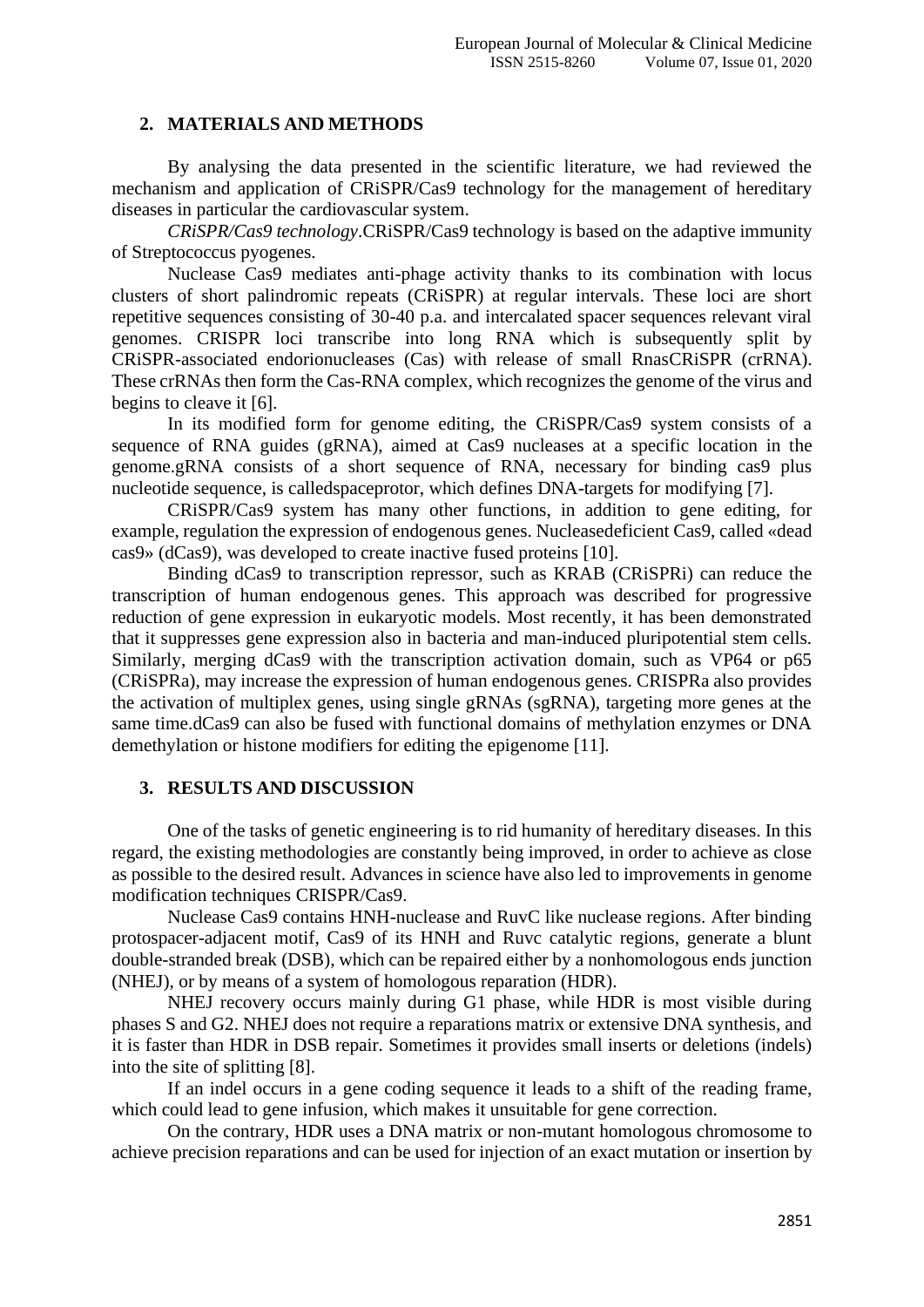recombination. HDR efficiency in DSB recovery is relatively low and less often than NHEJ in human proliferating cells.

HDR efficiency can be facilitated by temporary inhibition of NHEJ. It should be noted that there are a limited number of PAM spaces (protospacer adjacent motif) in the genome of eukaryotes, a restriction for the accuracy of the initial genome editing points.

To solve this problem, the number of target sites in the genome was enhanced by the CRiSPR/Cas system profile in different bacteria with different PAM-locations [9].

Several studies used the advantages of the HDR recovery apparatus for precision point mutations or noquins in the target gene providing a homologous matrix of restoration. Repair mechanism NHEJ is the preferred method of injection inserts and/or deletions, that could disrupt the target locus.

It is also possible to generate large deletions or genomic alterations such as inversions or translocations, using a pair of Cas9 nucleases directed towards gRNA [10].

Cas9 nucleases were created to modify nuclease activity or selectivity of binding. Cas9d10a, mutant CRiSPR-nikase, was obtained for sampling single-stranded DNA in target sequence. Thanks to this double-click approach, Cas9d10a creates «sticky ends» that guarantee that a fragment of DNA is inserted into the genome in the correct orientation. CRISPR / Cas9 was also used to mark living cells, dCas9 binding to fluorescent proteins to visualize specific genomic loci.

*CRiSPR/Cas9 system for heart disease in human cells.* The introduction of genome editing has revolutionized basic and translation research with the innovative discovery of induced pluripotent stem cells.

Due to their close resemblance to embryonic stem cells (ESC) and to that fact, that they are not burdened with the same ethical issues of induced pluripotent stem cell (iPSC), are currently the most appropriate model for studying cardiomyogenesis in human cells.

In addition, iPSC are an almost infinite source of human cardiomyocytes and constitute an indispensable tool in the field of cardiology, especially in the absence of human models in vitro [12].

Given that the iPSC show phenotype, which is still far from the phenotype of adult cardiomyocytes, the scientific community put a lot of effort into developing protocols, capable of improving their maturation in vitro, to create better models of heart pathologies.

To date, several heart diseases, which proved to be a good model for hereditary arrhythmia disorders, were investigated with induced pluripotent stem cells.

Specific iPSC received from people and families affected by long-range QT syndrome type 1, and induced to differentiation into functional cardiac myocytes [13].

These cells showed longer action potential, altered activation and deactivation of potassium rectification current (IK) with delay and an anomalous response to catecholamine, which is an electrophysiological feature of the disease. Accordingly, iPSC-CM received from a patient with catecholaminergic polymorphic ventricular tachycardia (CPVT), showed abnormal electrophysiological characteristics, including delayed postdepolarization.

Besides iPSC-CM were created to study single-cell changes in structural heart defects, that are detected in dilated cardiomyopathy (DCM) and by hypertrophic cardiomyopathy (HCM) [14].

Generated cardiomyocytes from iPSC patients with DCMP, carrying a mutation in the gene encoding the sarcomeric protein cardiotroponin T, and showed that the iPSC-CM reproduce morphological and functional phenotypes of the affected heart, such as the modified processing of Ca2+, inotropism reduction and anomalous distribution of sarcoma in alpha-actinin.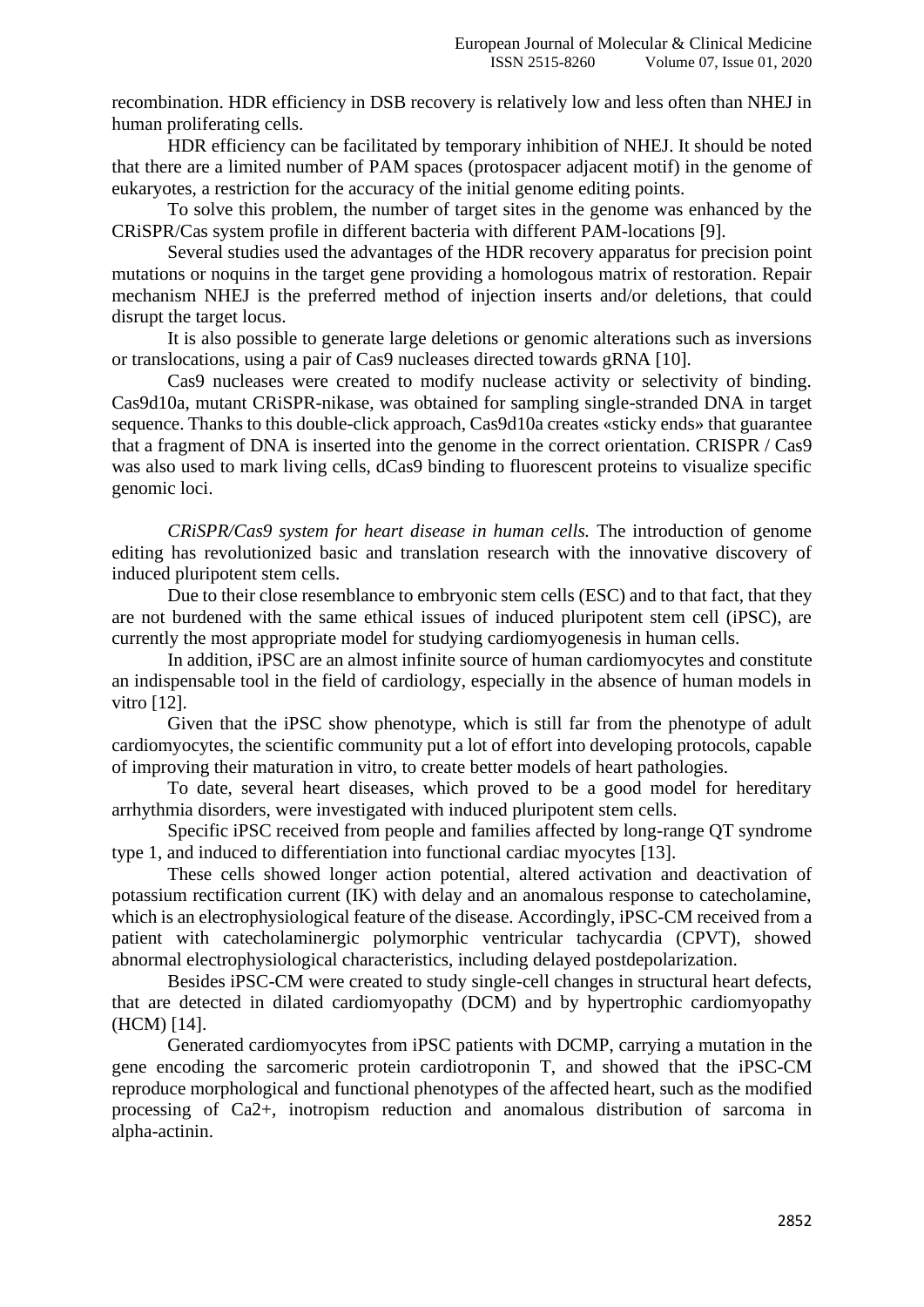Thus, it is clear that parallel advances in genome editing and iPSC technologies now offer opportunity to explore the pathophysiological mechanisms of hereditary heart diseases directly on human cell models.

In this case, the CRISPR/Cas9 tool allows relatively efficiently, and easily creates isogenic cell lines, DNA sequence of interest only, thereby eliminating other factors affecting genetic background and epigenetic memory [15].

It has now been proven that the CRISPR/Cas9 system is an effective and useful approach to create the KO gene, or a caged in human cells, and in particular the iPSC.

Moreover, the system has the potential to correct genetic mutations in models, diseases, connected with iPSC and has already begun to be applied to the study of various heart diseases, such as Bart's syndrome, X-linked genetic heart disease.

In particular, an excellent example of the potential provides a combination of CRiSPR/Cas9 and iPSC technologies [16].They created the patient's iPSC with Bart's syndrome and characterized the mitochondrial CM anomalies, related to this pathology. By injecting mutation into the Tafazine (TAZ) gene in the iPSC from healthy donors through Cas9-mediated genome editing, they also demonstrated a causal relation between TAZ gene mutation and mitochondrial phenotype [17]. It is important to note that the mitoTEMPO-antioxidant injection by Bart induced iPSC-CM syndrome was effective in suppressing excess mitochondrial AFC products has resulted in the normalization of sarcomer organization and contraction.

More recently, the CRiSPR/Cas9 system was used to evaluate the pathogenicity of taitine gene mutations by dilated cardiomyopathy.

Missense mutations ortaitin mutation withreading frame shift were introduced into the IPSC and the contractile deficit was subsequently estimated in the iPSC-CM [18]. In addition, iPSC-KM was received of two independent patients groups with Jerwell and Lange-Nielsen syndrome (JLNS), which is one of the most severe cardiac disorders and heart arrhythmia. The cardiomyocytes showed the characteristics of JLNS, including IKs extension validity potential [19].

Most recently, Yamamoto et al. established a disease-specific clone of iPSCFrom an individual with 3 QT Long Stem Cells International (LQTS), carrying heterozygous CALM2 mutation, as a model of in vitro disease reproducing the phenotype of disease. They also cut out a mutant allele using the CRiSPR/Cas9 system and restored abnormal electrophysiological properties.It is important to note that CRiSPR/Cas9 can also be used to make DNA changes to noncoding areas. This approach was successfully used in the human iPSCto remove the sequence adjoining the intron single-nucleotide polymorphism, in the gene PHACTR1, strongly related to premature myocardial infarction [20].

*Strengths and weaknesses of CRiSPR/Cas9 system.*CRiSPR/Cas9system has many advantages compared to other existing technologies. Cas9 enzyme goes to a certain DNA sequence with a single RNA guide (gRNA) that can be easily cloned. On the contrary, ZFN and TALEN are used proteins of constructed DNA-binding sequences and the fission points of Fok I. Since the Fok I domain must be dimerized, to be an active, two proteins are needed for genome editing experiments compared to one gRNA of the CRiSPR/Cas9 system [21].

Using several gRNA we can affect several genomic loci, simultaneously introducing mutations into several genes.CRiSPR/Cas9 has demonstrated its effectiveness in editing various human cells. Moreover, CRiSPR/Cas9 can be used to screen non-coding areas of DNA to identify regulatory elements to understand how genetic variations are related to human diseases. For example 9 Dietary cell transplants were identified using CRiSPRi, Fulco et al. approach [22].

There are two possible approaches to genome editing by cardiovascular disease. Somatic cells can be isolated from patients and reprogrammed into IPS cells. Patient-specific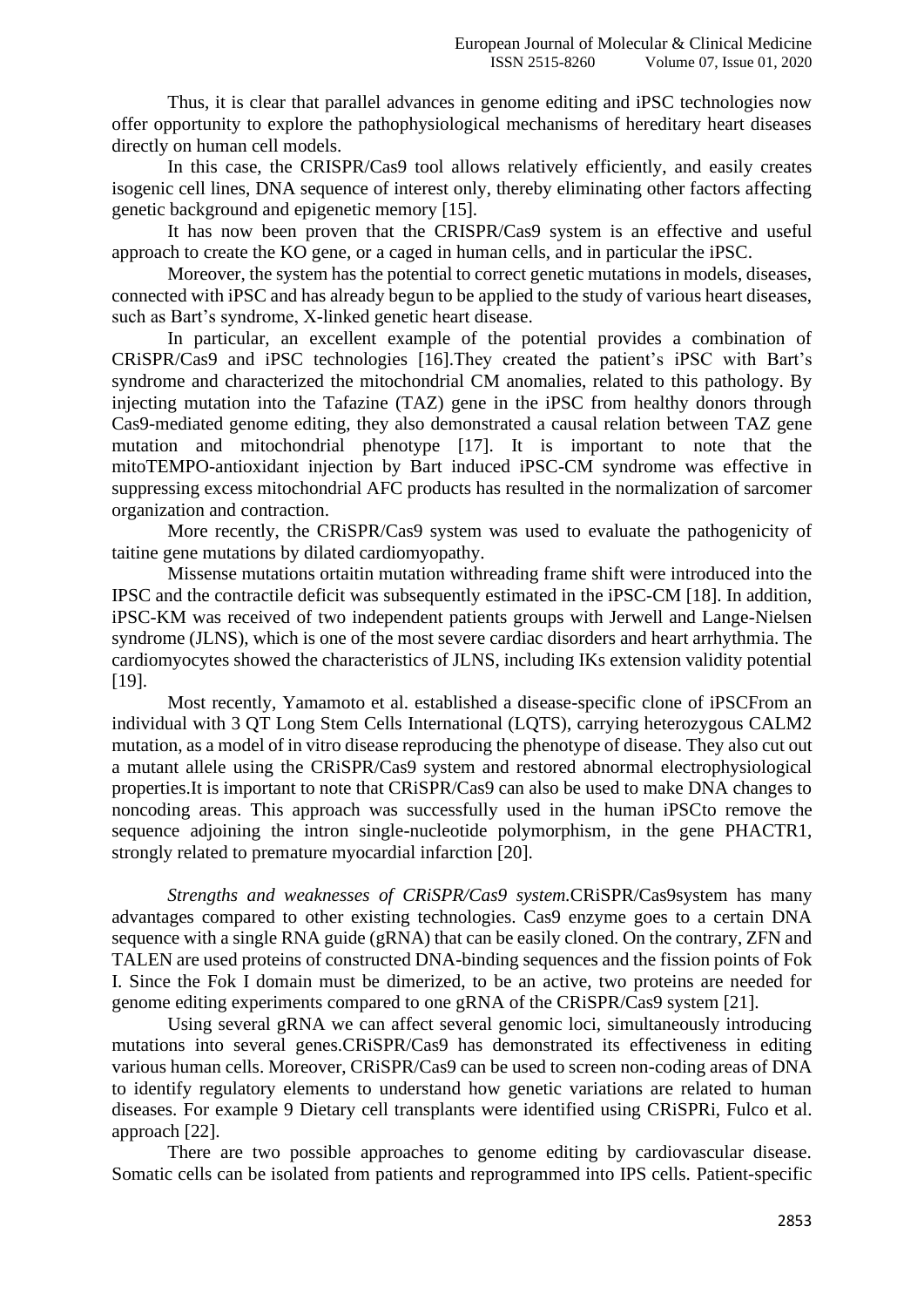iPSC can be modified ex vivo, and after editing, they can be differentiated and transplanted back to the patient.

Also mutations can be directly edited in vivo, delivering the CRiSPR/Cas9 integrated delivery tool to the desired genomic place in a particular tissue [23].

Despite the huge progress achieved in our genome editing capabilities, thanks to the innovations of CRiSPR/Cas9, some problems remain.

Therapeutic genome editing capability is still limited by biological and technical problems by cardiovascular diseases, and it's just beginning to work.The main limitation of CRiSPR/Cas9 is that PAM sequences are needed to target and bind nucleases [24].

Two approaches to the problem include: increasing the number of PAM sequences using sequences from different bacteria and change the specificity of the PAM S. pyogenes Cas9 sequence. Another major problem related to application of the CRiSPR/Cas9 system for mutagenesis of animal embryos, related to non-earmarked effects, which were described with high frequency in human cells. Non-targeted effects are the result of non-specific activity of Cas nuclease in non-target genome regions due to incorrect binding of sgRNA (single guide RNA).

Various groups estimated the frequency of non-target events in projected non-earmarked locations. In one study editing the genes CCR5 and HBB, some structures generated up to 58% of the mutation rate in secondary but related DNA sequences CCR2 and HBD in cells, transfected CRISPR/Cas9. However, it was demonstrated that non-target events differ for different cell types.

In fact, other studies have shown the human iPSC, that the system provides effective tools for editing the high-level genome.

In addition, studies on whole organisms show lower deviation frequencies compared to previous studies on cancer cell lines. These studies on mice and monkeys did not reveal any mutations in predicted sites outside the target with use CRiSPR/Cas9 in genome editing for zygotes. Some bands attempted to reduce non-target effects by modifying the Cas9 binding site. Breaking some Cas9 binding sites, they were able to cut DNA on the targets, which led to low or no connection to the target.

Another attempt to reduce the non-targeted effects were reports about use of paired Cas9 nicase instead of one Cas9, which significantly reduces unearmarked splitting by 50-1000 times. Although there may be a few non-targeted events, they should not be underestimated, because other genes can mutate with potentially dangerous outcomes. In particular for the clinical use of genome-modified cells or tissue, it's important to completely avoid the unintended effects.

Another problem is the variability in the efficiency of genome editing across tissues, especially in vivo. The effectiveness of CRiSPR/Cas9 in skeletal and cardiac muscles is lower than in the liver. Even in cardiospheric transgenic mice Cas9's editing efficiency in heart cells is rather low. Further concerns about the CRiSPR/Cas9 system relates to its editing efficiency: sgRNAs induce Cas9-mediated DSB in the desired destination site. DSB stimulates DNA recovery through HDR. However, an alternative NHEJ DNA repair mechanism can occur at lower frequencies causing unpredictable consequences of small inserts and deletions [25].

## **4. CONCLUSIONS**

Currently editing the genome became a powerful tool for modifying cell lines and organisms to study biology and pathophysiological mechanisms of various genetic illnesses. Genome editing tools have recently begun to be used also in the area of the cardiovascular system to create new cellular and animal models of cardiovascular disease.

Therapeutic potential of genome editing continue to have biological and technical barriers. Another important issue is ethical concern about the use of CRISPR technology in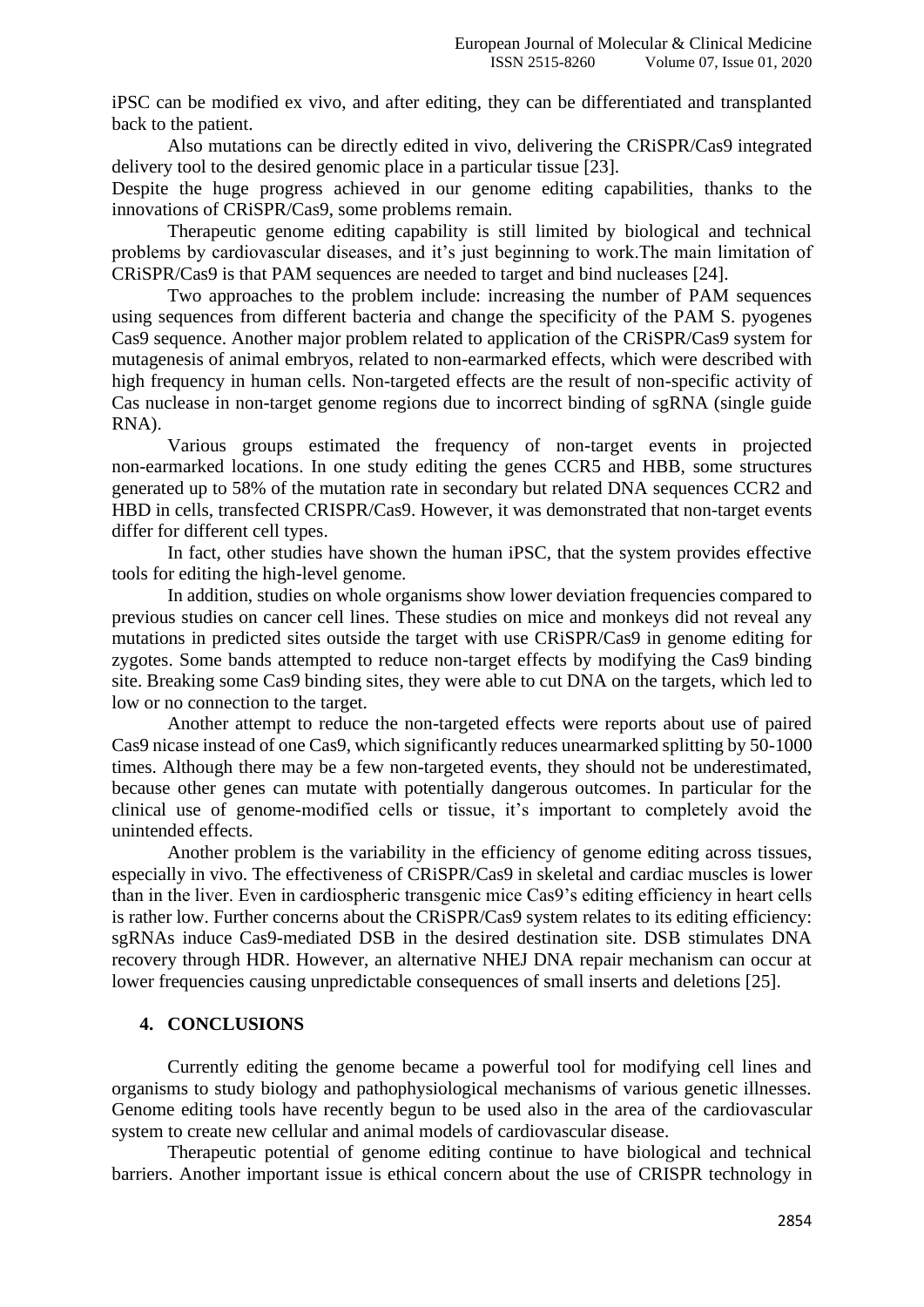humans. Progress in genome editing will allow us to better understand the development and pathogenesis of diseases, and also try to treat cardiovascular diseases.

## **5. RREFERENCES**

- [1] Koneva, E.S., Timashkova, G.V., Shapovalenko, T.V., Lyadov, K.V. (2018). Functional spatially – oriented rehabilitationof elderly patients after cerebral stroke.*Resarch Journal of Pharmaceutical, Biological and Chemical Sciences*,9(5): 2232-2238.
- [2] Yumashev, A., Koneva, E., Borodina, M., Lipson, D., Nedosugova, A. (2019). Electronic apps in assessing risk and monitoring of patients with arterial hypertension. *La PrensaMedica Argentina*, 105(4): 235-245.
- [3] Koneva, E.S., Omelchuk, N.N., Kuzmenko, L., Kosova, I., Afanasyeva, N.V. (2019). Introduction of electronic cancer registries.*La PrensaMedica Argentina*, 105(9): 546-555.
- [4] Isayeva GS (2014). The state of coronary arteries in perimenopausal women with chest pain. *J Clin Med Res*. 6(6): 451–455.
- [5] Hrechanina O., Isayeva G., Kolesnikova O., Isakova Y. (2019). Relations between familial hypercholesterolemia and early ichemic heart disease: an analysis of medical documentation data.*Serbian Journal of Experimental and Clinical Research*. doi: 10.2478/sjecr-2019-0056.
- [6] Bowles, D.E. McPhee, S.W.J. Li, C., et al. (2012). Phase 1 gene therapy for Duchenne muscular dystrophy using a translational optimized AAV vector.*Molecular Therapy*, 20(2): 443–455[.https://doi.org/10.1038/mt.2011.237.](https://doi.org/10.1038/mt.2011.237)
- [7] Maeder,M.L., Gersbach, C.A. (2016). Genome-editing technologies for gene and cell therapy.*Molecular Therapy*, 24(3): 430–446[.https://doi.org/10.1038/mt.2016.10](https://doi.org/10.1038/mt.2016.10)
- [8] Gaj, T. Gersbach, C.A., Barbas3rd C.F. (2013). ZFN, TALEN, and CRISPR/Cas-based methods for genome engineering.*Trends in Biotechnology*, 31(7): 397– 405[.https://doi.org/10.1016/j.tibtech.2013.04.004.](https://doi.org/10.1016/j.tibtech.2013.04.004)
- [9] Gupta,R.M., Musunuru, K. (2014). Expanding the genetic editing tool kit: ZFNs, TALENs, and CRISPR-Cas9.*The Journal of Clinical Investigation*, 124(10): 4154– 4161.doi: [10.1172/JCI72992.](https://doi.org/10.1172/JCI72992)
- [10] Jinek, M., Chylinski, K., Fonfara, I., Hauer, M., Doudna, J.A., Charpentier, E. (2012). A programmable dual-RNA-guided DNA endonuclease in adaptive bacterial immunity.*Science*,337(6096): 816–821. doi: 10.1126/science.1225829
- [11] Ding, Q., Strong, A., Patel K.M., et al. (2014). Permanent alteration of PCSK9 with in vivo CRISPR-Cas9 genome editing. *Circulation Research*, 115(5): 488–492[.https://doi.org/10.1161/CIRCRESAHA.115.304351.](https://doi.org/10.1161/CIRCRESAHA.115.304351)
- [12] Doudna, J.A., Charpentier, E. (2014). The new frontier of genome engineering with CRISPR-Cas9.*Science*,346(6213): 1258096.doi: 10.1126/science.1258096.
- [13] Cong, L., Ran, F.A., Cox D., et al. (2013). Multiplex genome engineering using CRISPR/Cas systems.*Science*, 339(6121): 819–823.doi: 10.1126/science.1231143.
- [14] Jinek, M., East, A., Cheng, A., Lin, S., Ma, E., Doudna, J. (2013). RNA-programmed genome editing in human cells.*eLife*, 2: e00471.doi: [10.7554/eLife.00471.](https://doi.org/10.7554/eLife.00471)
- [15] Mali, P., Yang, L., EsveltK.M., et al. (2013). RNA-guided human genome engineering via Cas9. *Science*, 339(6121): 823–826.doi: 10.1126/science.1232033.
- [16] Cho, S.W., Kim, S., Kim, J.M., Kim, J.S. (2013). Targeted genome engineering in human cells with the Cas9 RNAguided endonuclease," Nature Biotechnology, vol. 31, no. 3, pp. 230–232.
- [17] Koike-Yusa, H., Li, Y., Tan, E.P., Velasco-Herrera, M.D.C., Yusa, K. (2014). Genome-wide recessive genetic screening in mammalian cells with a